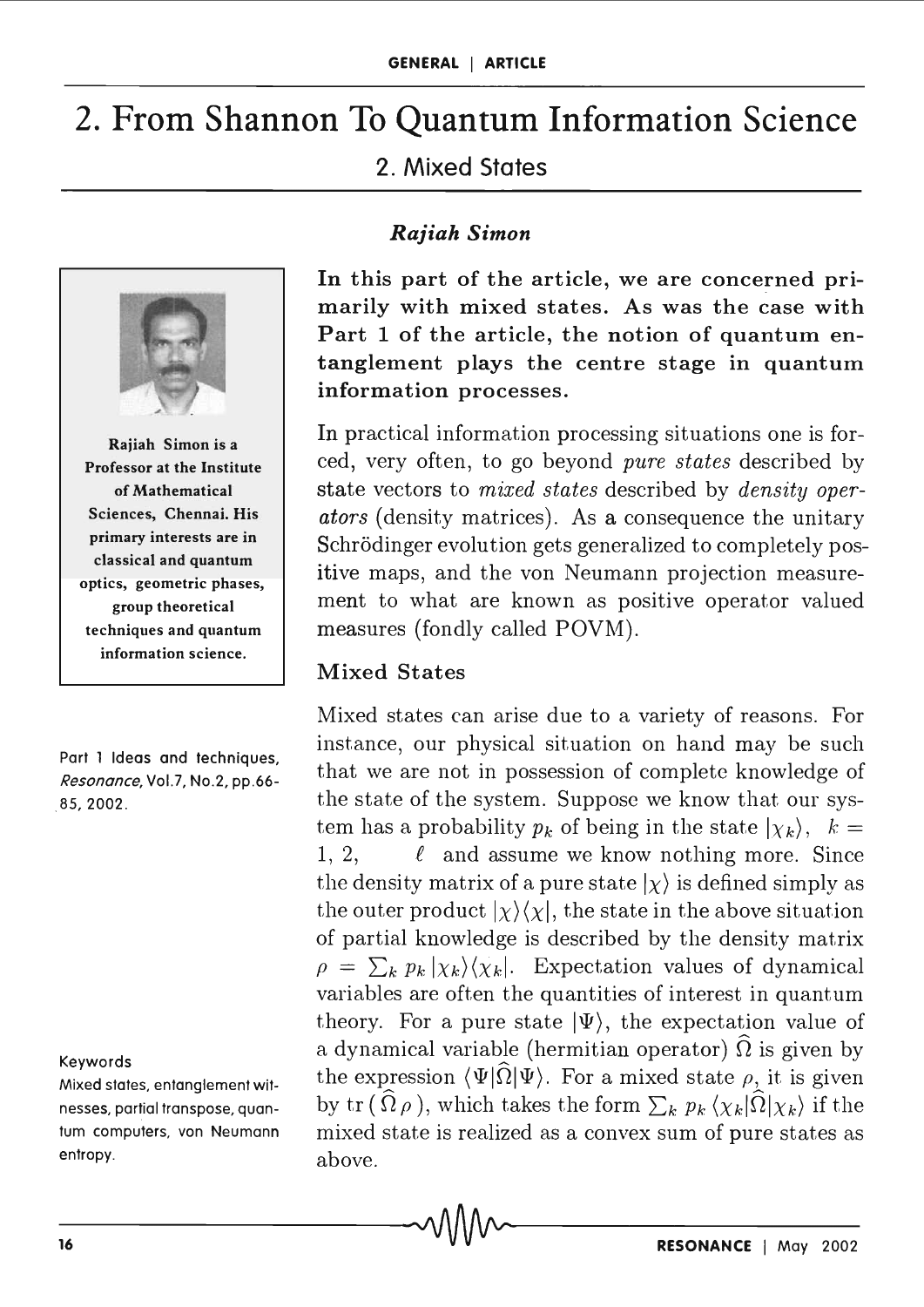Mixed states often arise in a somewhat different manner. Suppose a bipartite system consisting of subsystems *A* and *B* is in a state  $\rho_{AB}$ . Let us assume that we are interested in subsystem *A* alone. This means we are interested in measurement of (local) dynamical variables  $\hat{\Omega}_A$  which act only on the Hilbert space  $\mathcal{H}_A$ , and do nothing on  $\mathcal{H}_B$ . The action of such a variable is described by  $\hat{\Omega}_A \otimes \text{Id}_B$  on the extended Hilbert space  $\mathcal{H}_S = \mathcal{H}_A \otimes \mathcal{H}_B$ . Since the identity or unit operator Id<sub>B</sub> has the form  $\sum_{\alpha} |\phi_{\alpha}\rangle \langle \phi_{\alpha}|$  (resolution of unity) in any O.N.B.  $\{ | \phi_{\alpha} \rangle \}$  of  $\mathcal{H}_B$ , the expectation value of the subsystem variable becomes

$$
\operatorname{tr}(\widehat{\Omega}_{A} \otimes \operatorname{Id}_{B} \rho_{AB}) = \operatorname{tr}_{A} \operatorname{tr}_{B}(\widehat{\Omega}_{A} \otimes \operatorname{Id}_{B} \rho_{AB})
$$

$$
= \sum_{k\alpha} \langle \psi_{k} | \otimes \langle \phi_{\alpha} | \widehat{\Omega}_{A} \otimes \operatorname{Id}_{B} \rho_{AB} | \psi_{k} \rangle \otimes | \phi_{\alpha} \rangle
$$

$$
= \operatorname{tr}(\widehat{\Omega}_{A} \rho_{A}),
$$

where we have written in the last line simply  $\text{tr}(\Omega_A \rho_A),$ rather than  $tr_A(\hat{\Omega}_A \rho_A)$ , since we are left with just the Hilbert space  $\mathcal{H}_A$ . The operator  $\rho_A$  is defined through

$$
\rho_A \equiv \text{tr}_B \,\rho_{AB} = \sum_{\alpha} \langle \phi_{\alpha} | \rho_{AB} | \phi_{\alpha} \rangle,
$$

which is clearly an operator on the Hilbert space of subsystem *A.* The trace operation in the last equation is called *partial trace*, and the resulting  $\rho_A$  is called the *reduced density matrix* of subsystem *A.* These notions apply irrespective of whether  $\rho_{AB}$  is a pure or mixed state. It is clear that for *every* measurement on subsystem *A*  the state  $\rho_{AB}$  behaves exactly as if subsystem *A* was in the state  $\rho_A$ . It is important to appreciate the fact that a pure bipartite state can result in a mixed reduced state  $\rho_A$ . Indeed, for a bipartite pure state  $\rho_{AB} = |\Psi\rangle \langle \Psi|$ , the reduced state  $\rho_A$  is pure if and only if  $\rho_{AB}$  is a product state, showing that partial trace operation is another entanglement witness for bipartite pure states.

Interaction with the environment can evolve an initially pure state of A into a mixed (reduced) state.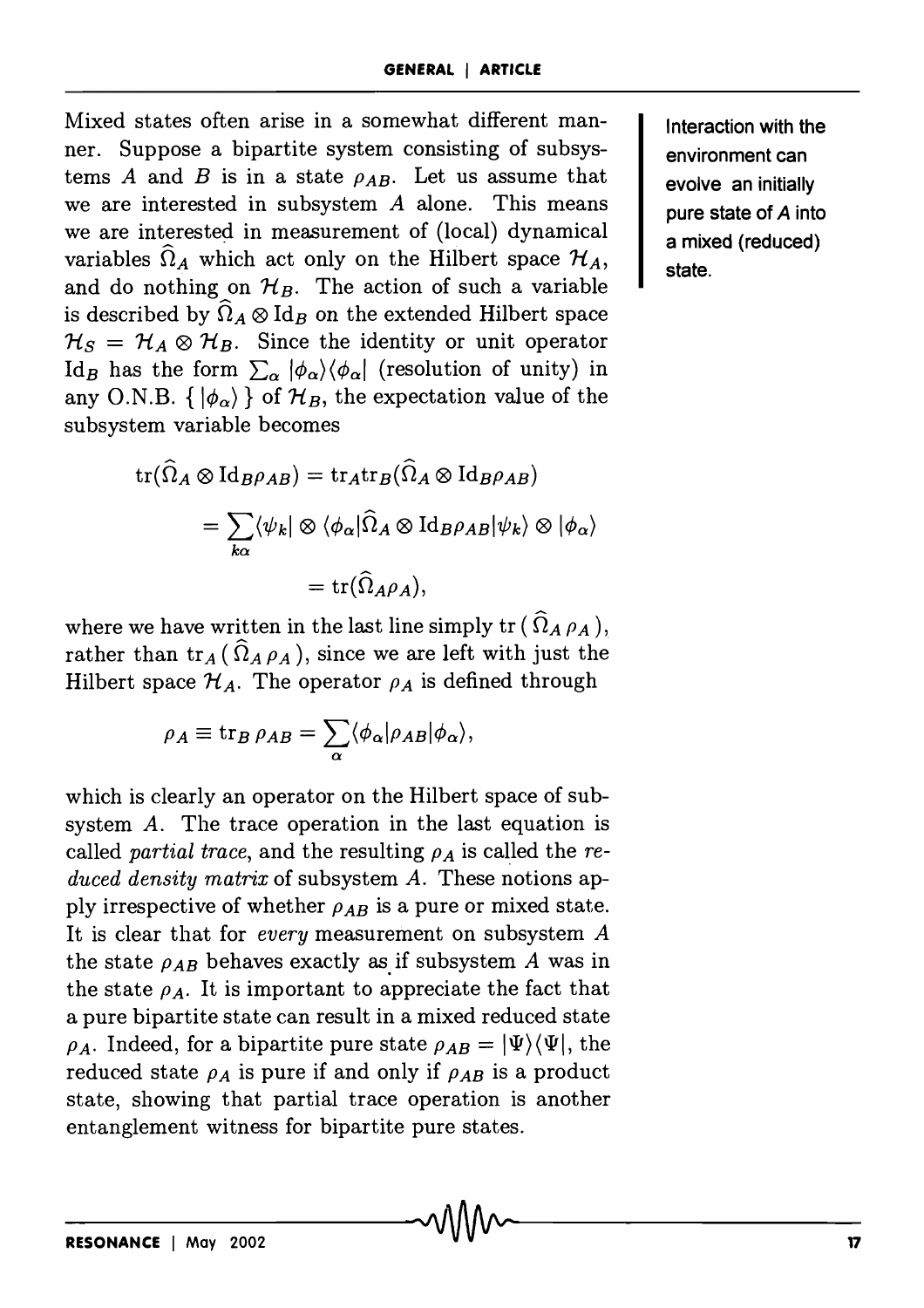Interaction with the environment can evolve an initially pure state of A into a mixed (reduced) state.

The point being made is that interaction with the environment can evolve an initially pure state of *A* into a mixed (reduced) state. Let *B* represent the environment and, to begin with, let the closed total system *AB* be in a product pure state, so that the initial reduced density matrix  $\rho_A$  is a pure state as well. Due to interaction of *A* with *B,* the total state will become an entangled (pure) state in course of time, resulting in a mixed reduced state for *A* (as well as for *B).* We may note in passing that while the Schrodinger evolution of the (closed) total system remains unitary and hence reversible, irreversible evolution of subsystem A and its decoherence comes about precisely through this route when *B* is enormously large and its state is thermal (bath).

As an illustration let us apply the partial trace operation to the pure state  $\rho_{AB} = |\Psi\rangle \langle \Psi|$ , where  $|\Psi\rangle$  has the canonical form  $|\Psi\rangle = \sum_{j=1}^r \sqrt{\lambda_j} |\psi_j'\rangle \otimes |\phi_j'\rangle$ . We obtain  $\rho_A = \sum_{j=1}^r \lambda_j |\psi'_j\rangle \langle \psi'_j|$  and  $\rho_B = \sum_{k=1}^r \lambda_k |\phi'_k\rangle \langle \phi'_k|$ showing that the  $\lambda_i$ 's are the nonzero eigenvalues of  $\rho_A$ , *as well as* of  $\rho_B$ , and that  $|\psi'_i\rangle$ 's  $(|\phi'_i\rangle)$ 's) are the corresponding eigenvectors.

There exists a process called *purification,* which is essentially the reverse of partial trace. Given density matrix  $\rho$  of a system A, we attach to A an *ancilla B*. The pure state of the composite system, of which the given  $\rho$  is the partial trace, is called *a* purification of  $\rho$ . While partial trace is unique, purification is not for, referring to the Schmidt form, we see that the ancilla states  $\{ | \phi_i \rangle \}$  can be chosen at will. Further, it is clear that purification of  $\rho$  will result in a product state if and only if  $\rho$  is a pure state.

We recall in passing the three defining conditions on a density matrix *p:* 

$$
\rho^{\dagger} = \rho, \ \ \rho \ge 0, \ \ \text{tr}\,\rho = 1.
$$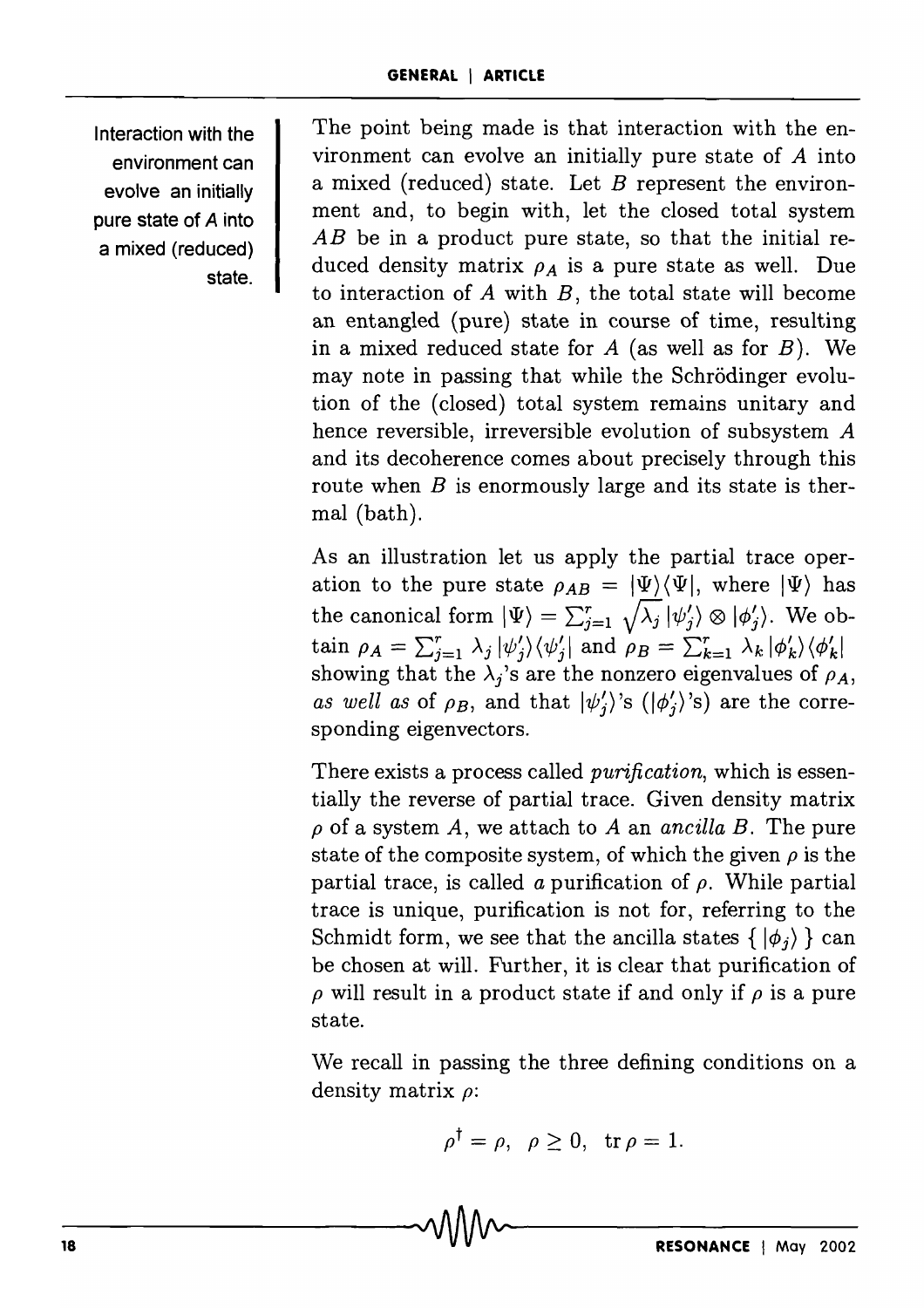That is, any and every hermitian positive semidefinite operator of unit trace is a bonafide density operator. These defining properties imply that if  $\rho_1$  and  $\rho_2$  are density operators, then  $a \rho_1 + (1 - a) \rho_2$  is a density operator for all  $0 < a < 1$ . The quantum state space is thus a convex set. Pure states meet the additional condition  $\rho^2 = \rho$  or, equivalently, tr  $\rho^2 = 1$ . They cannot be realized as nontrivial convex combinations of other states. These are the extremal points of the convex state space. For mixed states tr  $\rho^2$  < 1, and they correspond to nonextremal points of the convex state space. Note that while all interior points are non-extremal, the boundary points can be non-extremal as well. For instance, a solid tetrahedron viewed as a convex set has only four extremal points.

# Partial Transpose as an Entanglement Witness

The notion of entanglement is considerably richer in the case of mixed states. Given the density matrix  $\rho_{AB}$ of a bipartite mixed state, we can realize it as an ensemble of pure states  $\{|\Psi\rangle_k, p_k\}$ . This simply means  $\rho_{AB} = \sum_{k} p_k |\Psi_k\rangle \langle \Psi_k|, p_k > 0, \sum_{k} p_k = 1$ . The nontriviality of ensemble realizations arises from the fact that the  $|\Psi\rangle_k$ 's need not be orthogonal; indeed, they need not be even linearly independent. Thus the set of ensembles realizing a given mixed state  $\rho_{AB}$  is a huge family; this family can be fully characterized, though. A state  $\rho_{AB}$  is said to be *separable* if and only if there exists a realization  $\{|\Psi\rangle_k, p_k\}$  in which all the  $|\Psi\rangle_k$ 's are product states, i.e., if it can be written in the form

$$
\rho_{AB} = \sum_{k} p_k \rho_{Ak} \otimes \rho_{Bk},
$$

where  $p_k$ 's are positive, and  $\rho_{Ak}$ 's ( $\rho_{Bk}$ 's) are density matrices of subsystem  $A(B)$ ; without loss of generality, these density matrices of the subsystems can be chosen to correspond to pure states. Stated differently, any convex sum of product states is, by definition, a sepThe quantum state space is thus a convex set.

The notion of entanglement is considerably richer in the case of mixed states.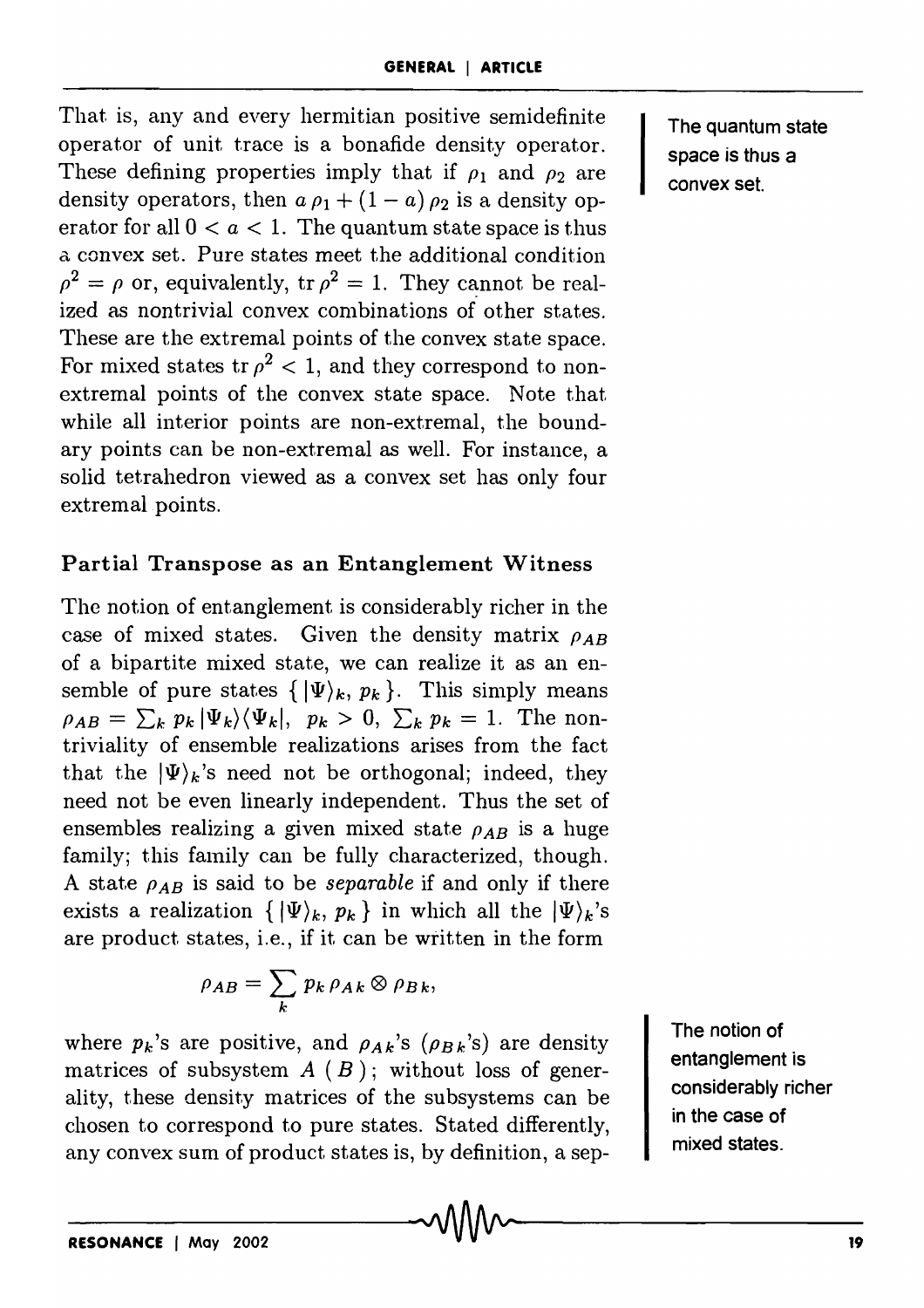All classical correlations need to respect Bell's inequalities, the nonclassical ones need not.

arable state. Thus, separable states constitute a convex subset of the convex state space. An inseparable state is said to be *entangled.* 

There are correlations between the subsystems even when the composite system is in a state which is separable (but not simply a tensor product). These correlations can, however, be understood in classical terms. An entangled state exhibits genuinely nonclassical correlations. Whereas all classical correlations need to respect Bell's inequalities, the nonclassical ones need not.

Partial trace is not good enough as entanglement witness in the case of mixed states. A linear map called *partial transpose* has proved to be an immensely useful entanglement witness for bipartite mixed states. This map is conveniently defined in a product basis  $\{|\Psi_{i\alpha}\rangle =$  $|\psi_i\rangle \otimes |\phi_\alpha\rangle$  } of  $\mathcal{H}_A \otimes \mathcal{H}_B$ . With  $\rho_{AB}$  expressed in this basis as

$$
\rho_{AB} = \sum_{j,k,\alpha,\beta} \rho_{j\alpha,k\beta} |\Psi_{j\alpha}\rangle \langle \Psi_{k\beta}|,
$$

the partial transpose map takes  $\rho_{AB}$  to

$$
\rho'_{AB} = \sum_{j,k,\alpha,\beta} \rho'_{j\alpha,k\beta} |\Psi_{j\alpha}\rangle \langle \Psi_{k\beta}|
$$
  
= 
$$
\sum_{j,k,\alpha,\beta} \rho_{j\beta,k\alpha} |\Psi_{j\alpha}\rangle \langle \Psi_{k\beta}|.
$$

It turns out that partial transpose of a bipartite density matrix need not be a density matrix, in the sense that  $\rho_{AB}$  can acquire negative eigenvalues on partial transposition. Denoting the transpose of any matrix  $\rho$  by  $\rho^T$ , we see that a separable state changes as follows under partial transposition (PT).

PT: 
$$
\rho_{AB} = \sum_{k} p_k \rho_{Ak} \otimes \rho_{Bk} \rightarrow \rho'_{AB} = \sum_{k} p_k \rho_{Ak} \otimes \rho_{Bk}^{\mathrm{T}}.
$$

Thus, partial transpose of a separable state is a bonafide density matrix. It follows that if a bipartite density ma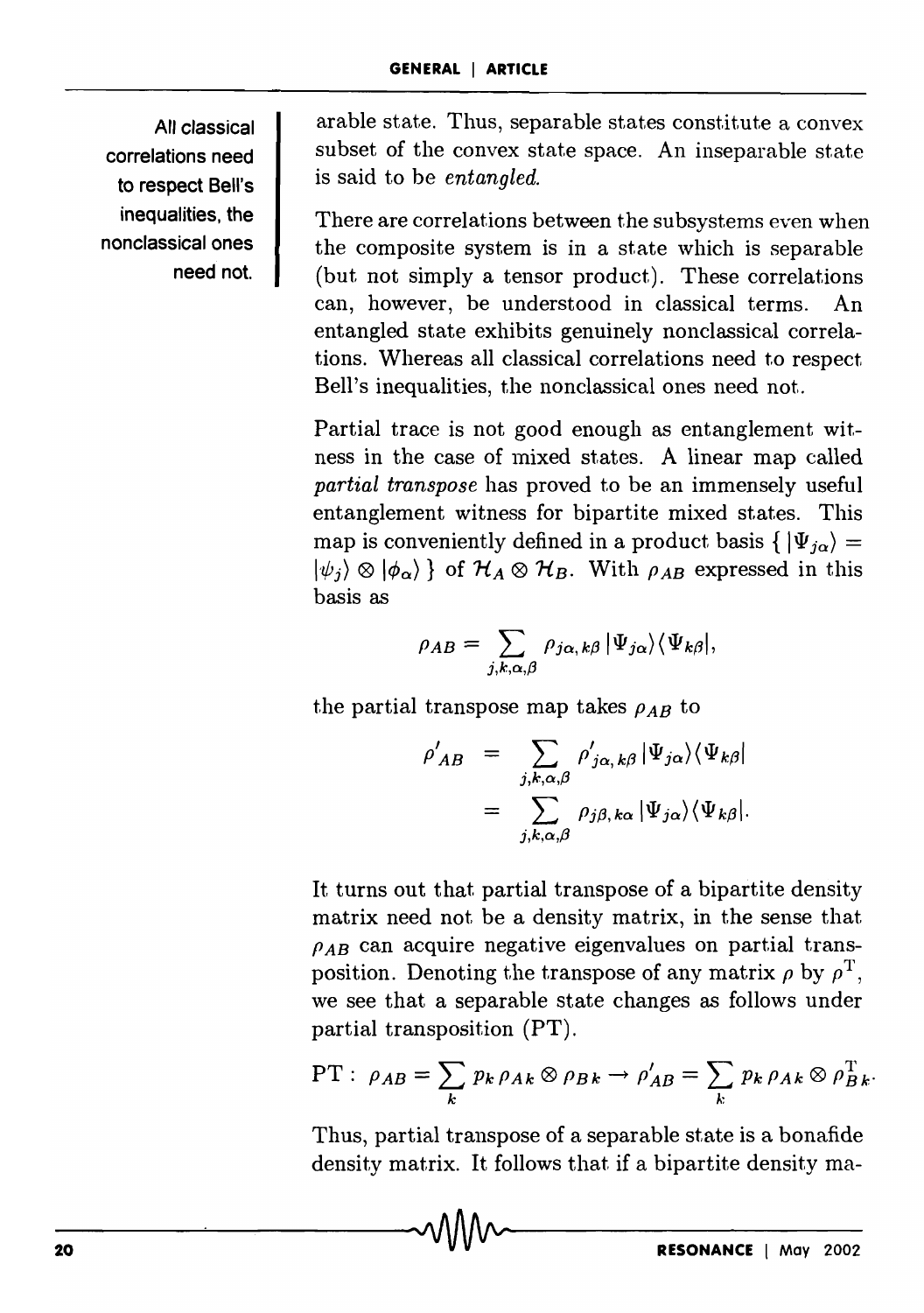trix ceases to be a density matrix on partial transposition, the state should have been inseparable to begin with, showing that partial transposition is an entanglement witness.

A bipartite system with dim  $\mathcal{H}_A = m$  and dim  $\mathcal{H}_B = n$  is often called an  $m \times n$  system. We may use this notation to state an important result due to Peres and Horodecki:

*Theorem:* Positivity under partial transposition (PPT) is a necessary condition for separability of a bipartite state. This condition is both necessary and sufficient for all  $2 \times 2$  and  $2 \times 3$  states.

#### An Example: Werner States

As an illustration of the use of the partial transpose operation we consider the Werner state which is defined as a mixture of a maximally entangled state and the completely random state; the density matrix of the latter is a multiple of the unit matrix (in any  $O.N.B$ ). In the particular case of a  $2 \times 2$  system (a pair of qubits) the maximally random state has the density matrix  $\frac{1}{4} \text{Id}_{4\times4}$ , and let us take  $|\Phi_0\rangle$  as the maximally entangled state of interest. Then the Werner state is

$$
\rho_W = x |\Phi_0\rangle \langle \Phi_0| + (1-x) \frac{1}{4} \mathrm{Id}_{4 \times 4}, \ \ 0 \le x \le 1.
$$

It is possible that, in an attempt to manufacture the state  $|\Phi_0\rangle$ , we ended up producing this Werner state due to deficiency of our process. In such a case we would like to have a measure which will tell us how close the manufactured state  $\rho$  is to the intended pure state  $\rho_0 = |\Phi\rangle\langle\Phi|$ . The most popular such measure is the *Fidelity*  $F \equiv \text{tr}(\rho_0 \rho) = \langle \Phi | \rho | \Phi \rangle$ . Since  $\frac{1}{4} \text{Id}_{4 \times 4}$  is an *equal* mixture of the four states  $\{|\Phi_k\rangle\}$ , we expect the fidelity of the Werner state to be  $F = x + (1-x)/4 = (3x+1)/4$ . The above Werner state is often written in terms of the

If a bipartite density matrix ceases to be a density matrix on partial transposition, the state should have been inseparable to begin with, showing that partial transposition is an entanglement witness.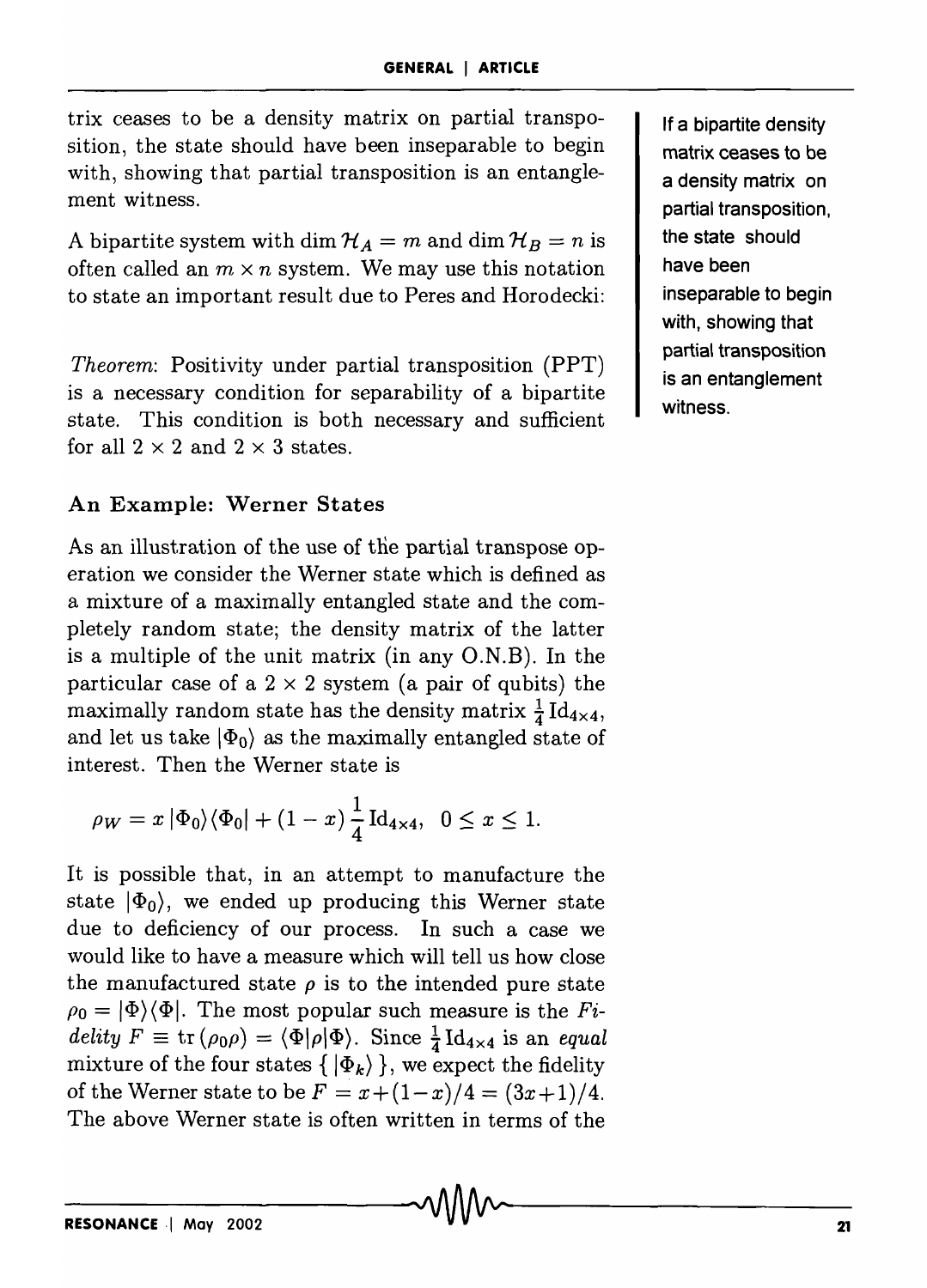fidelity:

$$
\rho_W = \frac{4F - 1}{3} |\Phi_0\rangle\langle\Phi_0| + \frac{1 - F}{3} \operatorname{Id}_{4 \times 4}, \ \ 1/4 \le F \le 1.
$$

In the standard product basis  $|00\rangle$ ,  $|01\rangle$ ,  $|10\rangle$ ,  $|11\rangle$ , where  $|jk\rangle \equiv |j\rangle \otimes |k\rangle$ , the Werner state has the matrix representation

$$
\rho_W =
$$

$$
\left(\begin{array}{cccc} (1+2F)/6 & 0 & 0 & (4F-1)/6 \\ 0 & (1-F)/3 & 0 & 0 \\ 0 & 0 & (1-F)/3 & 0 \\ (4F-1)/6 & 0 & 0 & (1+2F)/6 \end{array}\right)
$$

On partial transposition this matrix becomes

$$
\rho'_W = \left(\begin{array}{cccc} (1+2F)/6 & 0 & 0 & 0 \\ 0 & (1-F)/3 & (4F-1)/6 & 0 \\ 0 & (4F-1)/6 & (1-F)/3 & 0 \\ 0 & 0 & 0 & (1+2F)/6 \end{array}\right)
$$

It is clear that  $\rho'_{W}$  is positive semidefinite for all  $F \leq$ 1/2, but picks up a negative eigenvalue if  $F > 1/2$ . We may thus assert, in view of the above theorem, that the Werner state is entangled if and only if the fidelity  $F >$ 1/2. This conclusion remains unaltered if we replace  $|\Phi_0\rangle$  by any other maximally entanged pure state of a pair of qubits.

#### Positive and Completely Positive Maps

Let  $H$  be a linear vector space (Hilbert space). Since any linear combination of linear transformations on a vector space is again a linear transformation, the set of all linear transformations (linear operators) on  $H$  is a vector space. If  $H$  is n-dimensional, then this new vector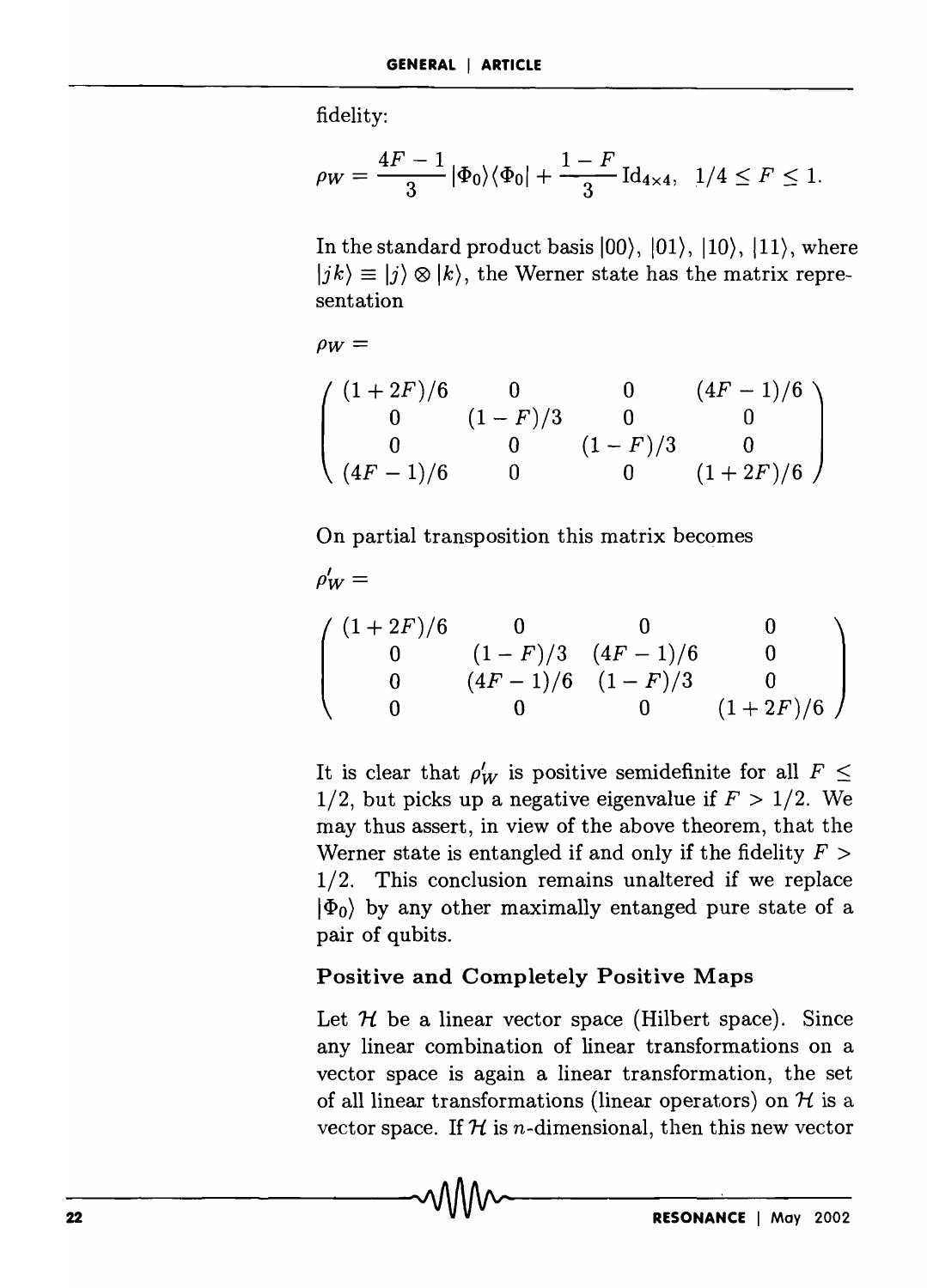space is clearly  $n^2$ -dimensional. Linear transformations on this new vector space will be called linear maps (or simply maps) to distinguish them from linear operators. The phrase super operator is sometimes used in place of maps. Matrix transposition' is an important example of linear maps.

Denoting by  $T_A$  the map of matrix transposition in the Hilbert space of system A, we see that  $T_A$  preserves the defining properties of a density matrix, namely hermiticity, positive semidefiniteness, and unit trace, and thus maps quantum states into valid quantum states. Maps with this property are called *positive maps.* Now *TA*  can be simply extended to a map on the tensor product space  $\mathcal{H}_A \otimes \mathcal{H}_B$  of a bipartite system through the prescription  $T_A \otimes Id_B$ , which means matrix transposition acts only with regard to the first Hilbert space  $\mathcal{H}_A$ leaving the second unaffected. This extension is what we have called partial transposition, or *local implementation* of the transposition map. We have seen earlier that matrix transposition does not remain positive under local implementation and, indeed, we used this fact as an entanglement witness.

A linear positive map which remains positive under all local implementations is said to be a *completely positive*  map. Matrix transposition is a distinguished example of a map which is positive but not completely positive. It is analogous to *time reversal* whose implementation on the entire universe is not unphysical, but local implementation is unphysical.

The point to remember is that *a map can be physically realised as a quantum process or evolution if and only* if *it acts as a trace preserving completely positive map on density operators.* For this reason physicists were interested in earlier days only in completely positive maps. This situation has now changed, for every positive but not completely positive map has use as an entanglement witness.

A linear positive map which remains positive under all local implementations is said to be a completely positive map.

A map can be physically realised as a quantum process or evolution if and only if it acts as a trace preserving completely positive map on density operators.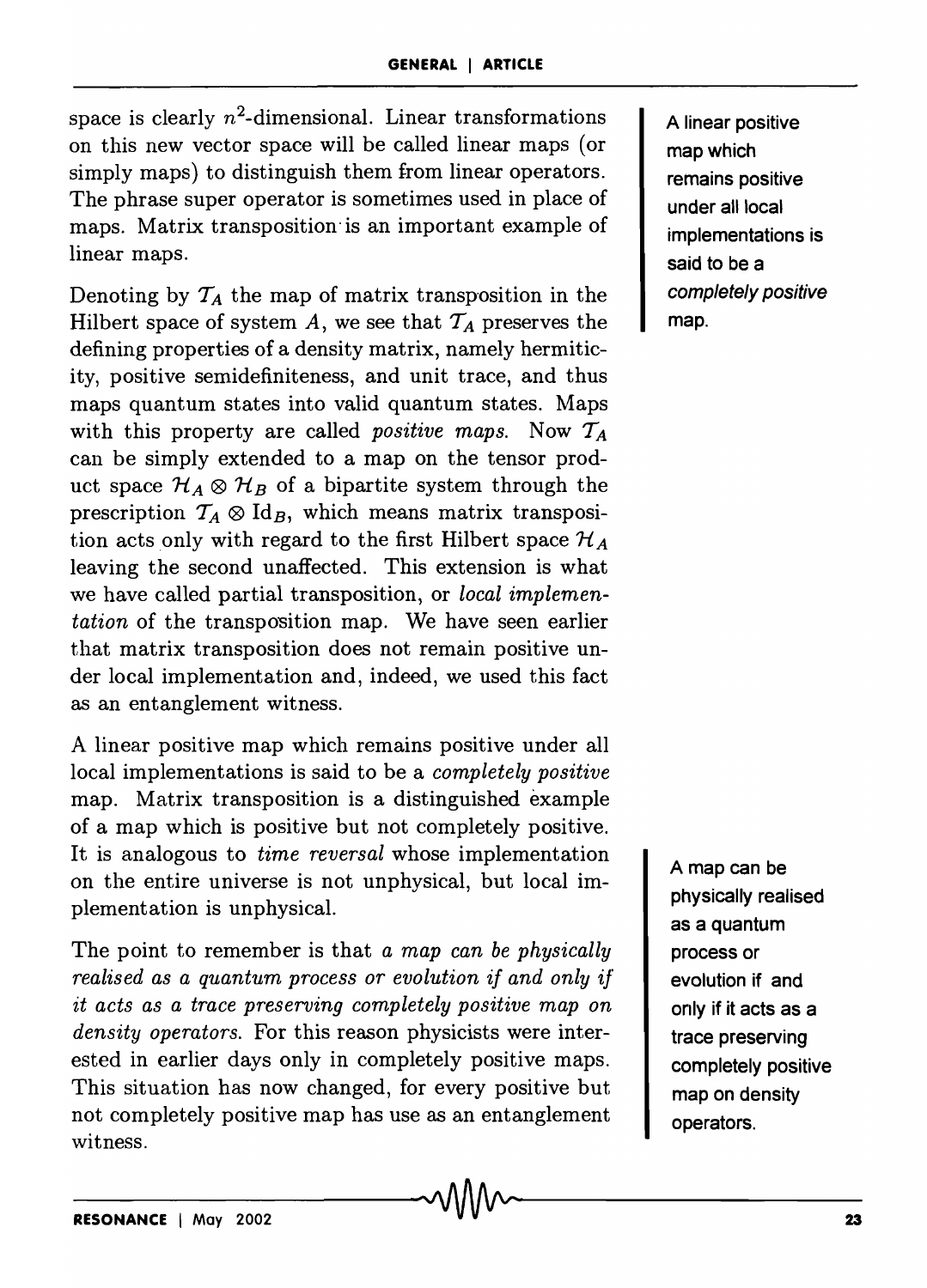Explicit characterization of the family of all completely positive maps turns out to be quite easy. The corresponding task for maps which are positive but not completely positive continues to remain an intractable problem. So also is the problem of finding a finite algorithm for testing if a given mixed state of a bipartite system (of Hilbert space dimensions  $m, n \geq 3$ ) is separable or entangled. It is known, however, that cracking the former will amount to cracking the latter problem too.

This is a convenient point to summarize the shift in paradigm mixed states bring with them. State vectors, unitary Schrödinger evolutions, and von Nuemann projection measurements are the catch phrases for a closed quantum system. But for an open system interacting with the surroundings we are led, at the end of the day, to trace out the surroundings whose evolution we are not interested in. We may mimic the surroundings by attaching a suitable ancilla *A* to the system *B* of our interest. In these situations pure states of the total system will appear as mixed states of the subsystem of interest, the unitary evolutions of the total system as completely positive maps on the subsystem, and von Neumann measurements on the total system as POVM on the subsystem.

# Quantum 'NOT' Gate is Unphysical

We have noted earlier that pure states of a qubit correspond, in a one-to-one manner, to points on (the surface of) the sphere  $S^2$ , and orthogonal states to antipodal points. Since mixed states are convex combinations of pure states, they correspond to points in the interior of the sphere. Indeed, the density matrix of any (pure or mixed) state of a qubit can be expressed in the form

$$
\rho(\hat{\mathbf{n}}) = \frac{1}{2} (\sigma_0 + \hat{\mathbf{n}} \ \vec{\sigma}),
$$

where  $\hat{\bf n}$  is a three-dimensional real vector of norm  $\leq 1$ .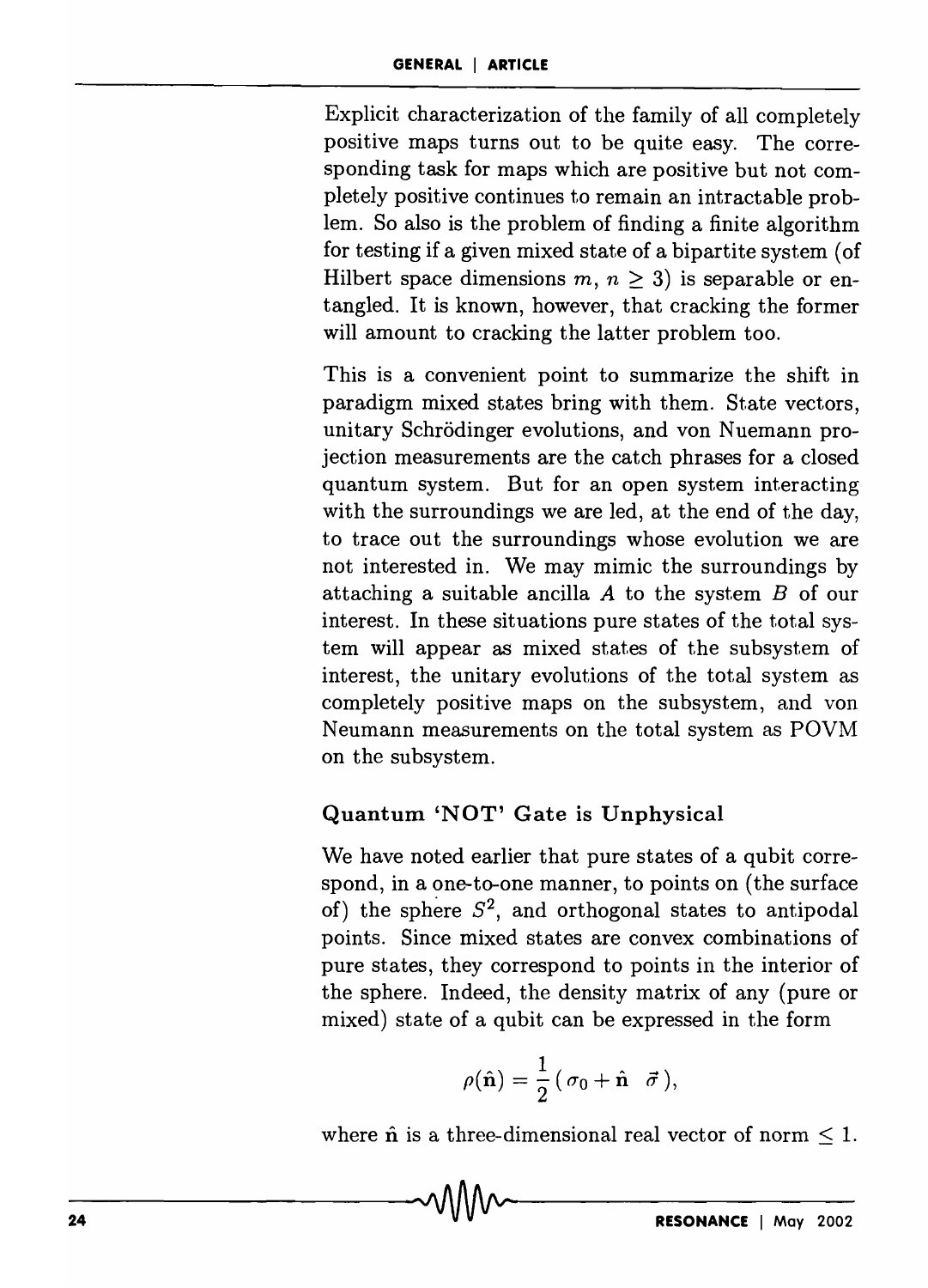Thus the state space of a qubit, with mixed states included, becomes the solid sphere. In particular, the centre of the sphere corresponds to the completely random (maximally mixed) state. Recall that unitary  $[SU(2)]$ evolutions of the qubit act as  $SO(3)$  rotations on this state space (This is a striking manifestation of the classic two-to-one connection between  $SU(2)$  and  $SO(3)$ , familiar from the context of angular momentum in quantum theory).

A classical NOT gate maps 0 to 1 and 1 to O. It is of interest to ask: what should be called the corresponding quantum gate? We can define this quantum gate to be a linear operator which takes  $\vert 0 \rangle$  to  $\vert 1 \rangle$  and  $\vert 1 \rangle$  to  $\vert 0 \rangle$ , where  $|0\rangle$  and  $|1\rangle$  may be taken as the eigenstates of  $\sigma_3$ , and represented by the north and south poles. Two features of such a definition could potentially offend the sentiments of the initiated. First, the above definition has nothing unique about it: not only  $\sigma_1$  and  $\sigma_2$ , but also any linear combination  $\cos \theta \sigma_1 + \sin \theta \sigma_2$ , will qualify to be such a linear operator (since  $|\psi\rangle$  and  $e^{i\theta} |\psi\rangle$  are to represent one and the same state). It is not hard to see that all these linear operators are unitary, and correspond to  $SO(3)$  rotations by  $\pi$  radians about an axis in the equatorial plane. Secondly, any such rotational implementation of NOT gate is highly basis-dependent. Suffice it to recall that any rotation leaves an orthogonal pair of states, lying on the axis of rotation, invariant (Euler's theorem). One will therefore be tempted to ask: Can we not do better?

It may seem that the following definition does not offend on either score: the gate takes every pure state of the qubit to the unique orthogonal state at the diametrically opposite end of *S2.* Let us call this the quantum 'NOT' gate. This gate, if feasible, will act as inversion on the state space of a qubit: 'NOT':  $\hat{\mathbf{n}} = (n_1, n_2, n_3) \rightarrow \hat{\mathbf{n}}' =$  $(-n_1, -n_2, -n_3)$ . But such an *improper rotation* turns out to be unphysical!

The state space of a qubit, with mixed states included, becomes the solid sphere.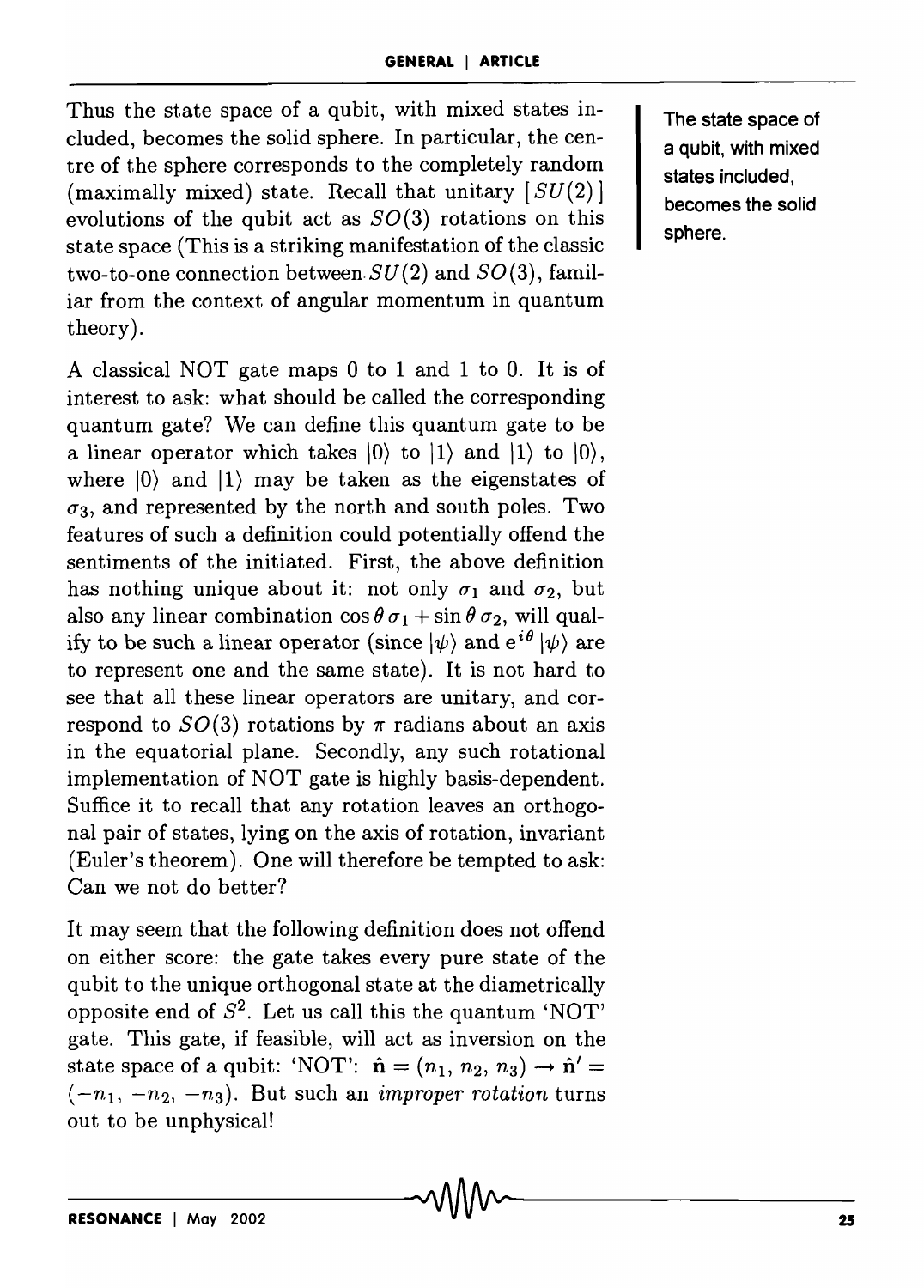Like the part of energy that can be converted into useful work in thermodynamics, distillable entanglement is the one that can be readily put into information processing use.

To see this, note that the transposition operation  $\mathcal T$ :  $(n_1, n_2, n_3) \rightarrow (n_1, -n_2, n_3)$  is an improper rotation and we know that it cannot be locally implemented. On the other hand, proper rotations correspond to unitary evolutions and hence can be locally implemented. That *no* improper rotation on the state space of a qubit can be locally implemented follows from the fact that every improper rotation can be written as a *fixed* improper rotation followed (or preceded) by a proper rotation. In other words, *every improper rotation of our state space is a positive but not completely positive map,* and hence cannot be realized as a physical process.

# Bound Entanglement

Entanglement is the primary resource or currency for most quantum information processing tasks. Let us take the entanglement content of one of the maximally entangled states of a pair of qubits  $(|\Phi_0\rangle)$ , for instance), as the unit of this currency (e-bit). Suppose we are given *n*  identical copies of an entangled state  $\rho$  of a bipartite system *AB,* with the subsystem *A* of each copy in Alice's lab and the subsystem *B* of each copy in Bob's. Assume *n* is large. Starting with the n-fold tensor product  $\rho \otimes \rho \otimes \cdots \otimes \rho$ , if Alice and Bob, working in concert but using only local operations and classical communication (LOCC), are able to manufacture *k* (but not more) copies of  $|\Phi_0\rangle$ , we call the asymptotic limit of  $k/n$  the *distillable entanglement* of the original state *p.* Like the part of energy that can be converted into useful work in thermodynamics, distillable entanglement is the one that can be readily put into information processing use.

It turns out that failure of  $\rho$  to remain positive semidefinite under partial transposition (PPT) is a necessary (but not sufficient) condition for  $\rho$  to possess distillable entanglement. In other words, entanglement of a state which is PPT is not distillable. Such states are said to have *bound entanglement.* The Peres-Horodecki theo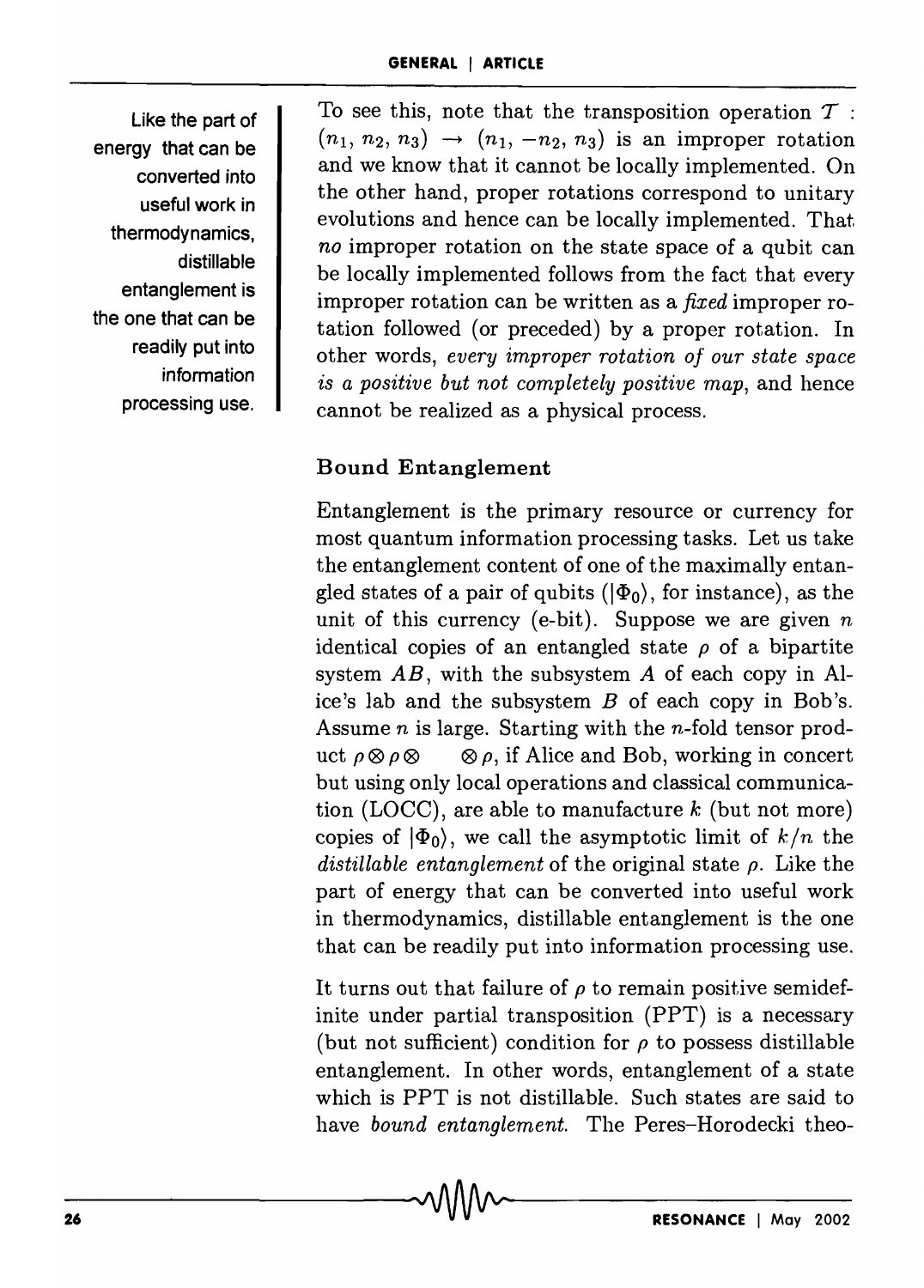rem asserts that  $2 \times 2$  and  $2 \times 3$  systems have no bound entangled states. While examples of states with bound entanglement are known in systems of higher Hilbert space dimensions, complete characterization of the family of all such states remains an active research problem.

# **Quantum Computers**

Quantum computation is an integral and important part of quantum information science. Quantum computers process quantum information encoded in quantum states in much the same way classical computers crunch classical information. The elementary storage gadgets are qubits in place of classical bits. Let  $\mathcal{H}_2$  be the Hilbert space of a qubit, so that the  $2^N$ -dimensional tensor product  $\mathcal{H}_2^{\otimes N} = \mathcal{H}_2 \otimes \mathcal{H}_2 \otimes \cdots \otimes \mathcal{H}_2$  is the Hilbert space of a system of *N* qubits. With the initial condition of a given problem coded in the input state vector  $|\Psi_I\rangle \in$  $\mathcal{H}_2^{\otimes N}$ , the solution gets coded in the output state vector  $|\Psi_{Q}\rangle \in \mathcal{H}_{2}^{\otimes N}$  of the quantum computer.

The task or evolution executed by the quantum computer corresponds to the unitary matrix (one of such unitary matrices) connecting these two states. The program or instruction set or quantum algorithm consists in reducing this unitary matrix into the product of a sequence of primitive unitary matrices or steps, each step acting as identity transformation on all but one or two of the qubits. A transformation that acts nontrivially only on a single qubit is called a l-qubit gate, though the gate should be viewed as acting on  $N$  qubits. An important gate whose action is determined by an ordered pair of qubits is the controlled-NOT or XOR gate. The first member of the pair is called the *control* qubit and t.he second the *target* qubit. The gate does nothing if the control qubit is in the state  $\langle 0 \rangle$ , but if the control qubit is in the state  $|1\rangle$  the gate interchanges the states  $|0\rangle$ and  $|1\rangle$  of the target qubit, leaving all the other qubits unaffected. That is, in the subspace of these two qubits

**Quantum computers process quantum information**  encoded in **quantum states in much the same way classical computers crunch classical information.**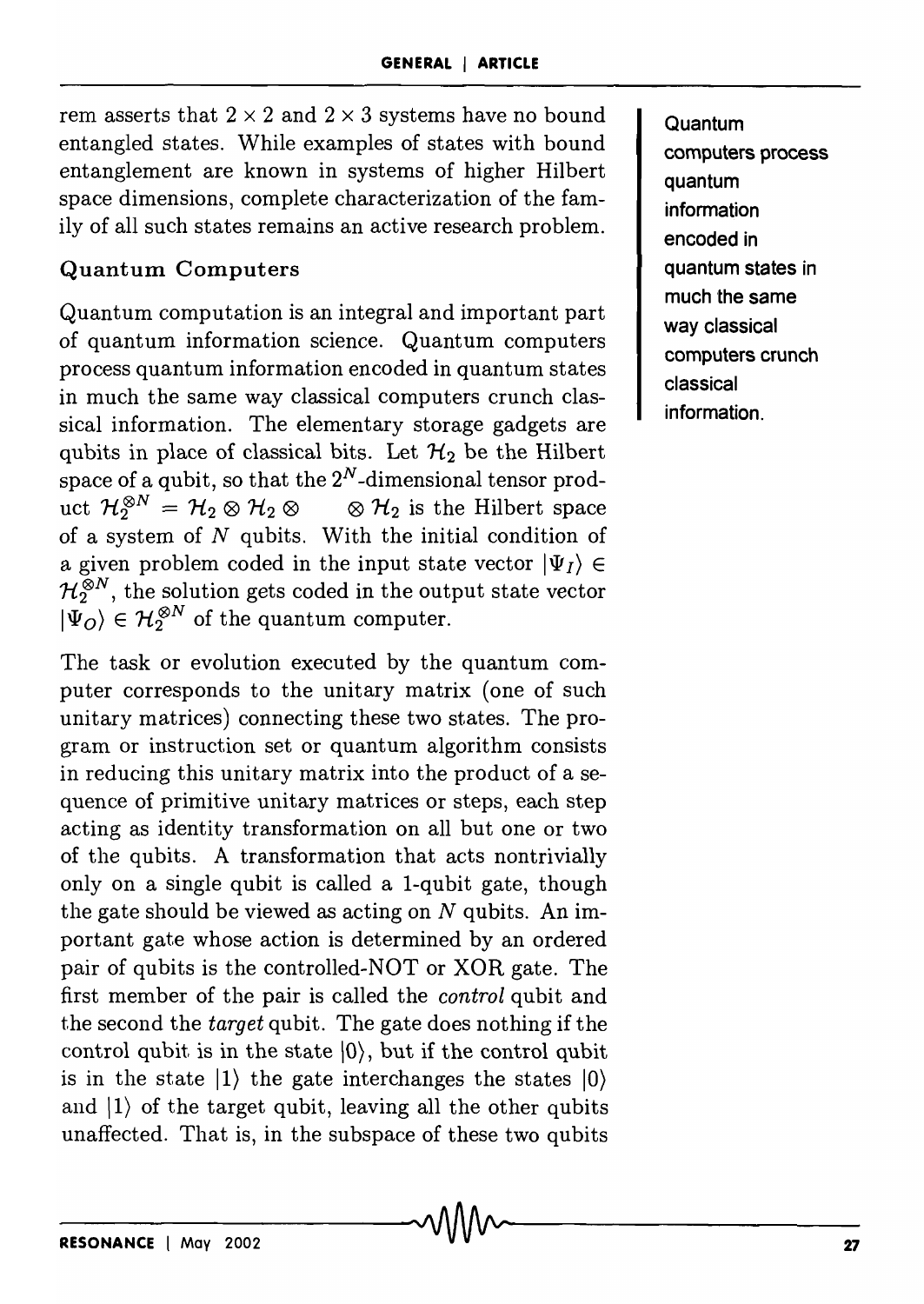Measure of information in the quantum theory is defined parallel to **Shannon** information in the classical theory.

spanned by the standard basis  $|00\rangle$ ,  $|01\rangle$ ,  $|10\rangle$ ,  $|11\rangle$  the XOR or c-NOT gate acts through the unitary (permutation) matrix

$$
U_{XOR} = \left(\begin{array}{cccc} 1 & 0 & 0 & 0 \\ 0 & 1 & 0 & 0 \\ 0 & 0 & 0 & 1 \\ 0 & 0 & 1 & 0 \end{array}\right)
$$

It turns out that 1-qubit gates and the c-NOT gate together form a *universal set of primitives* for quantum computation in that any unitary matrix can be written as a word in the alphabet consisting of these primitives.

One has to make a measurement on the output or final state at the end of the quantum computation to extract  $x$ the solution to the problem. And then, as in any quantum measurement process, one will get not a fixed value but a statistical distribution. In a good quantum algorithm, the value of interest occurs with sufficiently large probability so that a small number of runs will be sufficient to extract this value, at the desired level of confidence, as is the case with probabilistic algorithms of classical computation.

# Quantum Measure of Information

Measure of information in the quantum theory is defined parallel to Shannon information in the classical theory. The source alphabet *A* in the quantum case consists of a set of pure states:  $A = (\rho_1, \rho_2, \rho_N)$  (It is possible to allow these to be mixed states, but we restrict ourselves to the case of pure states). The source now emits every  $\tau_s$  seconds one of the states from its finite alphabet  $\mathcal A$ containing  $N$  states. Let  $p_1$  be the probability for emitting the state  $\rho_1$ ,  $p_2$  the probability for emitting  $\rho_2$ , and so on. The source as an ensemble is thus described by

$$
\rho = \sum_{k=1}^{N} p_k \rho_k.
$$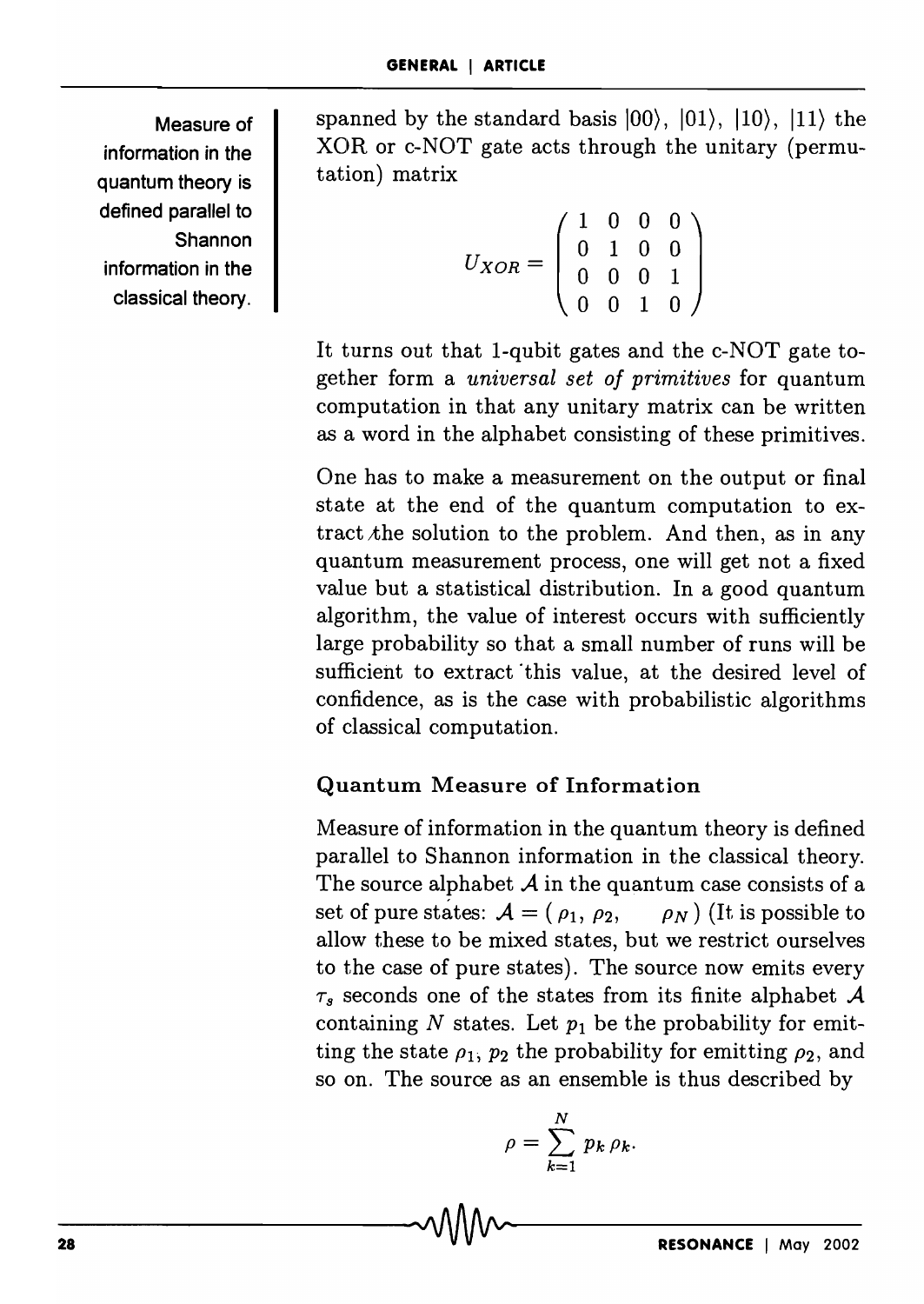The information of the source, per emission, is defined by the von Neumann entropy

$$
S(\rho) = -\operatorname{tr}(\rho \log_2 \rho) \text{ bits.}
$$

(Qubit is sometimes used in place of bit as the unit of von Neumann entropy.) The trace is easily evaluated in the eigenbasis of  $\rho$ . Thus, if  $\lambda_i$  are the nonzero eigenvalues of  $\rho$ , we have

$$
S(\rho) = -\sum_{j} \lambda_j \log_2 \lambda_j \text{ bits} = H(\{\lambda_j\}) \text{ bits},
$$

bringing out the (limited) analogy with the Shannon entropy  $H$ : the von Neumann entropy of  $\rho$  equals the Shannon entropy of the eigenvalues of  $\rho$ . If the states constituting the source alphabet are orthogonal, then the eigenvalues are the same as the probabilities  $p_k$ , and in this case the von Neumann entropy coincides with the Shannon entropy of the probabilities, and this matches one's intuition that there is nothing much nonclassical if the states under consideration are mutually orthogonal. On the other hand, if these states are not orthogonal, the von Neumann entropy is strictly less than the Shannon entropy computed from the probabilities. This may be seen from a simple example corresponding to  $N = 3$  and  $p_1 = p_2 = p_3 = 1/3$ , with the following three states of a qubit constituting the alphabet:

$$
\left(\begin{array}{cc} 1 & 0 \\ 0 & 0 \end{array}\right), \quad \frac{1}{4} \left(\begin{array}{cc} 1 & \sqrt{3} \\ \sqrt{3} & 3 \end{array}\right) \quad \frac{1}{4} \left(\begin{array}{cc} 1 & -\sqrt{3} \\ -\sqrt{3} & 3 \end{array}\right)
$$

We see that  $\rho = \frac{1}{2} \sigma_0$ , so that  $S = 1$  bit. But the Shannon entropy  $H$  calculated from the probabilities turns out to be  $log_2 3$  bits.

In the general case where the source alphabet comprises states from an  $m$ -dimensional Hilbert space, the von Neumann entropy attains its maximum possible value when  $\rho$  is a multiple of the identity. The maximum

**The von Neumann entropy of p equals the Shannon entropy of the eigenvalues of p.**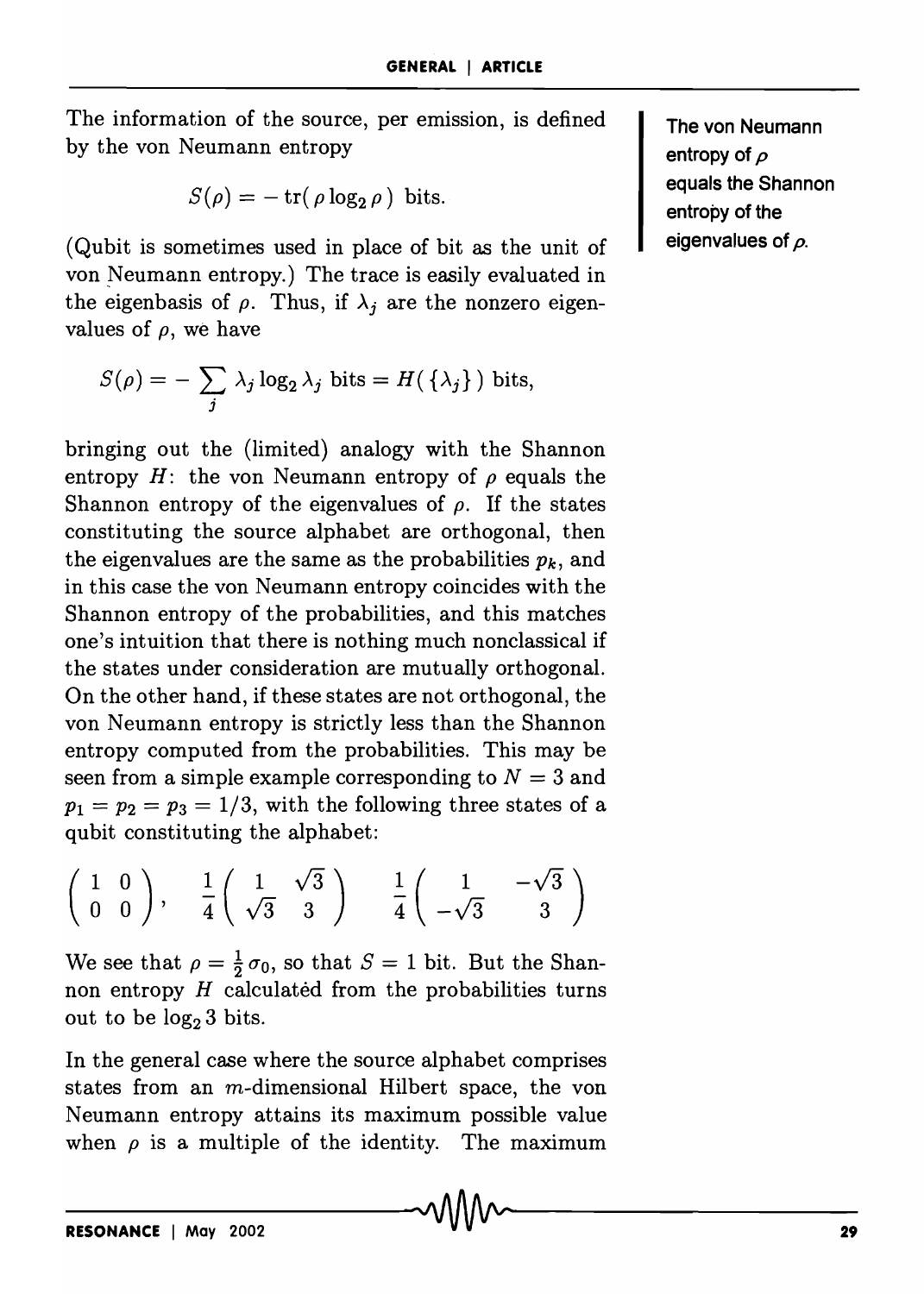In view of the remarkable success of classical information theory, one of the important objectives in quantum information theory has been to determine and exploit the quantum analogue of every important idea and result in the former.

value of *S* is thus  $\log_2 m$  bits. But  $H({p_k})$  attains its maximum value when all the probabilities coincide, and so equal  $1/N$ . Thus the maximum value of  $H({p_k})$  is  $\log_2 N$  bits. And, for a given  $\rho$ , the value of *N* can be made arbitrarily large, and so also the value of  $H(\{p_k\})$ .

#### Quantum Version of Shannon's Theorems?

In view of the remarkable success of classical information theory, one of the important objectives in quantum information theory has been to determine and exploit the quantum analogue of every important idea and result in the former. This applies, in particular, to the two fundamental theorems of Shannon.

A satisfactory quantum version of the source coding theorem dealing with data compression has been achieved through the work of Benjamin Schumacher. The role played by typical sequences in the Shannon theory is now played by typical subspaces. It is beyond the scope of the present exposition to try a self-contained description of this important work. Roughly stated Schumacher's result shows that, for large *n,* a message consisting of *n* successive emissions by the source can be compressed to a Hilbert space of dimension  $2^{nS(\rho)}$ . But this space can be viewed as the Hilbert space of  $n S(\rho)$ qubits. Thus a message of length *n* is compressed into  $n S(p)$  qubits, showing that the source gives out, on the average,  $S(\rho)$  qubits of information per emission.

As for the channel coding theorem, we have earlier motivated the fact that every physical process corresponds to a trace preserving completely positive map on the state space of density operators. And a quantum channel is a physical process. Thus there is a one-to-one correspondence between quantum channels and trace preserving completely positive maps. For a given (noisy) quantum channel *N,* one may consider not just one but three distinct capacities: the classical capacity  $C(\mathcal{N})$  for sending classical information over the quantum channel;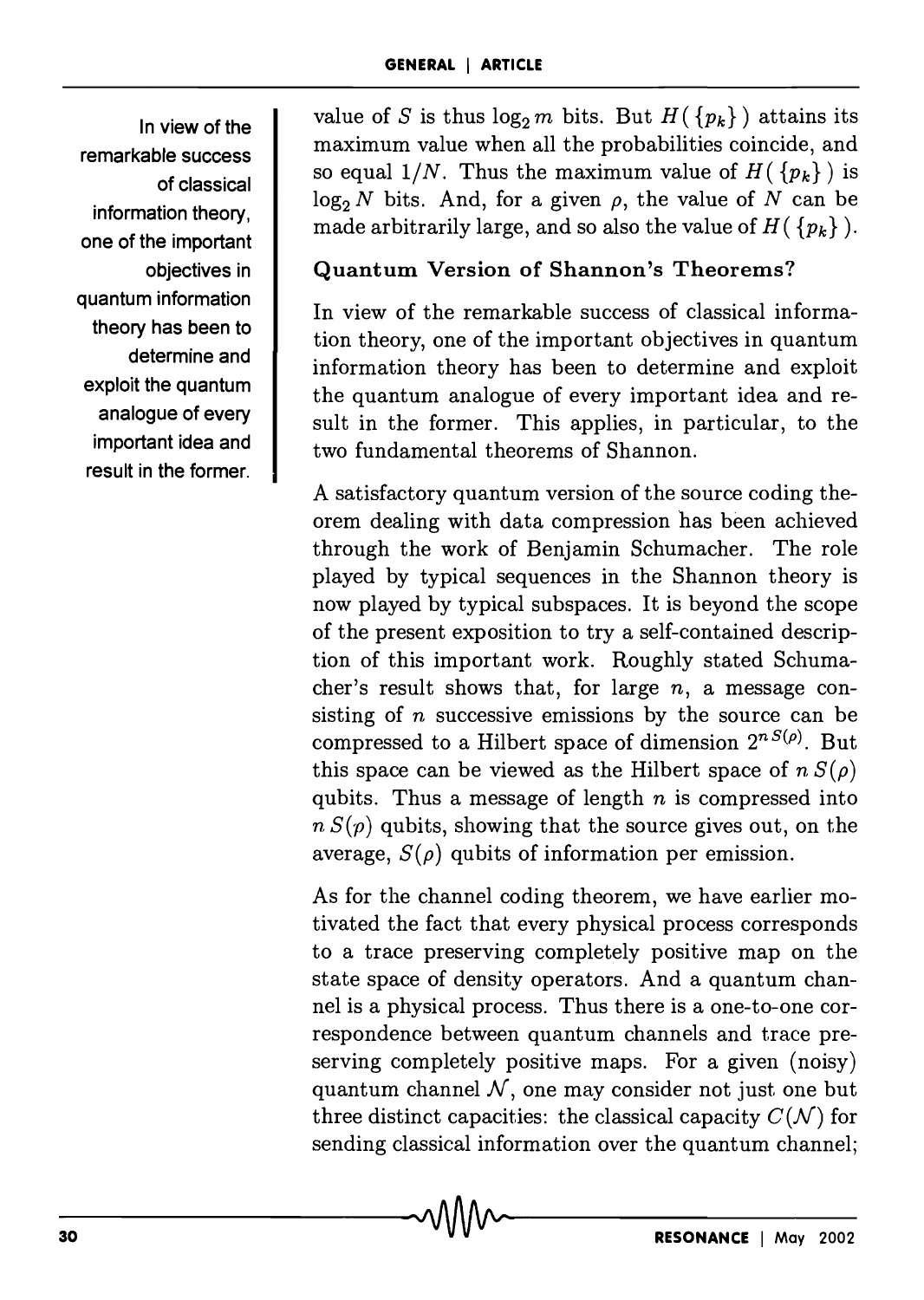the quantum capacity  $Q(N)$  for sending quantum information over the quantum channel; and the classically assisted quantum capacity  $Q_2(\mathcal{N})$  for sending quantum information over the channel, supported by side channel classical communications. It is easy to see that  $Q(\mathcal{N}) \leq C(\mathcal{N})$  and  $Q(\mathcal{N}) \leq Q_2(\mathcal{N})$ , but it is not known if  $Q_2(\mathcal{N}) \leq C(\mathcal{N})$ .

Quantum version of the channel coding theorem continues to remain a very important open problem. Fundamental advances have been made in this direction, but we do not yet have a general formula for the quantum capacity of a quantum channel.

# Measure of Entanglement

Since entanglement is an important resource in most information processing tasks, a quantitative measure for it is desirable. For a bipartite pure state  $|\Psi\rangle$  resulting in reduced density matrices  $\rho_A$  and  $\rho_B$  for the subsystems, this measure is defined as  $S(\rho_A)$  e-bits =  $S(\rho_B)$  e-bits, i.e., as the von Neumann entropy of either reduced density matrix. We see that the entanglement measure is a local invariant, for it is clear from the above definition that this measure equals the Shannon entropy of the locally invariant parameters  $\lambda_k$  appearing in the Schmidt normal form of the state. Turning to the particular case of a pair of qubits, since  $\lambda_1 = \lambda_2 = 1/2$  for each of the four maximally entangled states  $|\Phi_k\rangle$  used in the teleportation protocol, we conclude that each one of these states has 1 e-bit of entanglement.

Indeed, the content of this observation is true more generally. Recall that the Schmidt rank *r* of a pure state of an  $m \otimes n$  system cannot exceed  $\nu \equiv \min(m, n)$ . It follows that the Shannon entropy of the  $\lambda$ -parameters cannot exceed  $\log_2 \nu$ , the maximum being realized if and only if the Schmidt rank is maximal,  $r = \nu$ , and all the  $\lambda$ -parameters are equal (and therefore assume the value  $1/\nu$ ). States which saturate this limit are said We do not yet have a general formula for the quantum capacity of a quantum channel.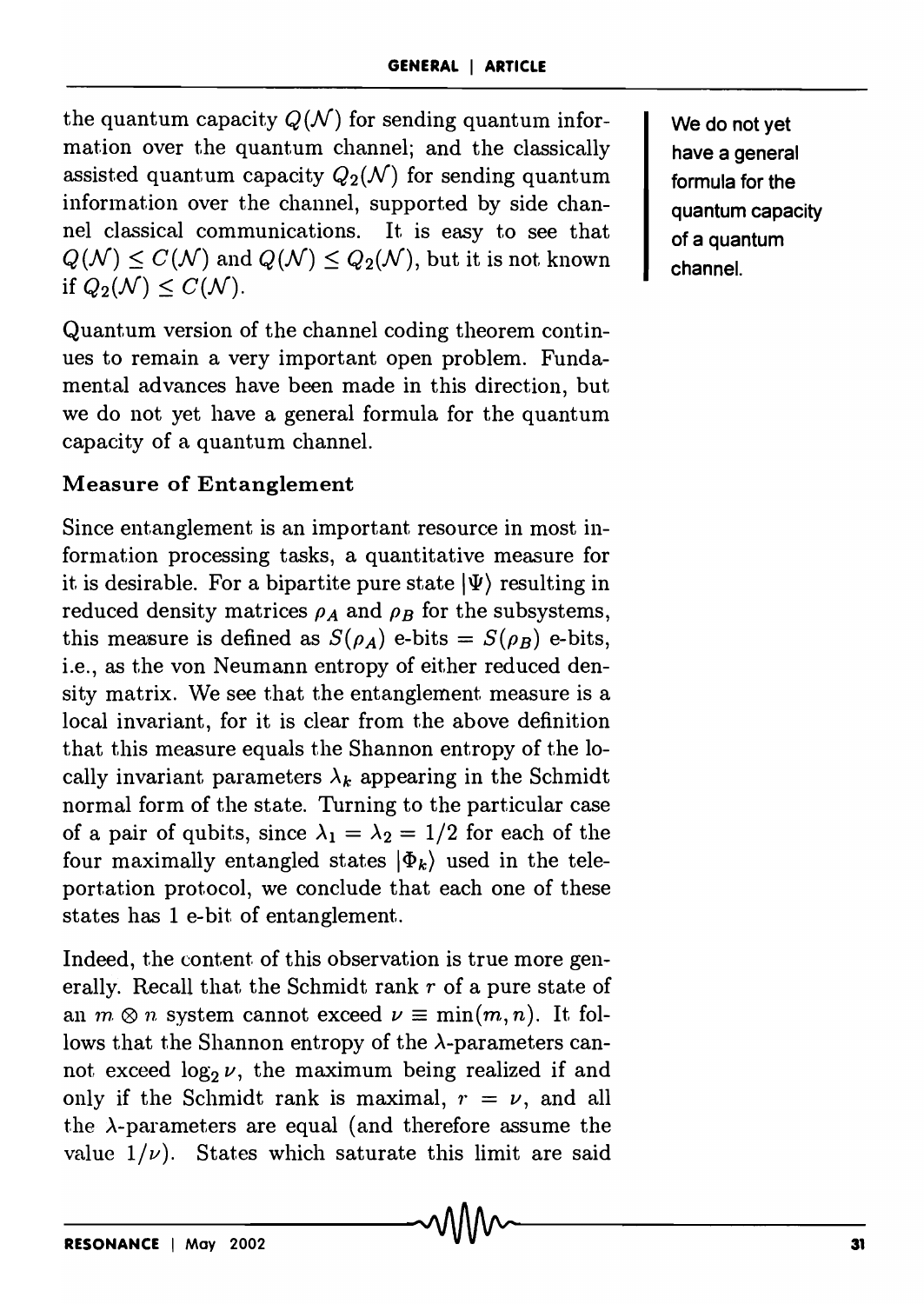Putting together a large scale quantum computer is one of the principal dreams behind the efforts in OIS.

to be maximally entangled. It may be verified that the four states  $|\Phi_k\rangle$  used in the teleportation and super dense coding tasks are indeed maximally entangled, as asserted earlier.

In the case of mixed states there are several definitions for the measure of entanglement. For pure states all these definitions coincide numerically with the definition considered above in some detail, but are provably different for mixed states. One of them is the *entanglement of formation* (EoF), denoted  $E_f(\rho)$ . We write the given bipartite density matrix as an ensemble of pure states  $\{ | \Phi_k \rangle, p_k \}$ :

$$
\rho = \sum_{k} p_k |\Phi_k\rangle\langle \Phi_k|.
$$

It is useful to remind ourselves yet again that the  $|\Phi_k\rangle$ , need not be orthogonal or linearly independent.. Let us denote by  $E(\vert \Phi \rangle)$  the entanglement measure of pure state  $|\Phi\rangle$  computed as the von Neumann entropy of the reduced state. The entanglement of formation is defined as

$$
E_f(\rho) = \min \left\{ \sum_k p_k E(|\Phi_k\rangle) \right\}
$$

where the minimum is to be evaluated over all possible ensemble realizations of  $\rho$  (recall that these realizations form a huge family). It is worth mentioning that Wootters has succeeded in finding a closed form expression for this minimum for an arbitrary mixed state of a pair of qubits. Generalization of this result of Wootters to systems of larger Hilbert space dimensions remains a problem for the future.

# Final Remarks

Putting together a large scale quantum computer is one of the principal dreams behind the efforts in QIS. Several candidate systems for quantum computation are being